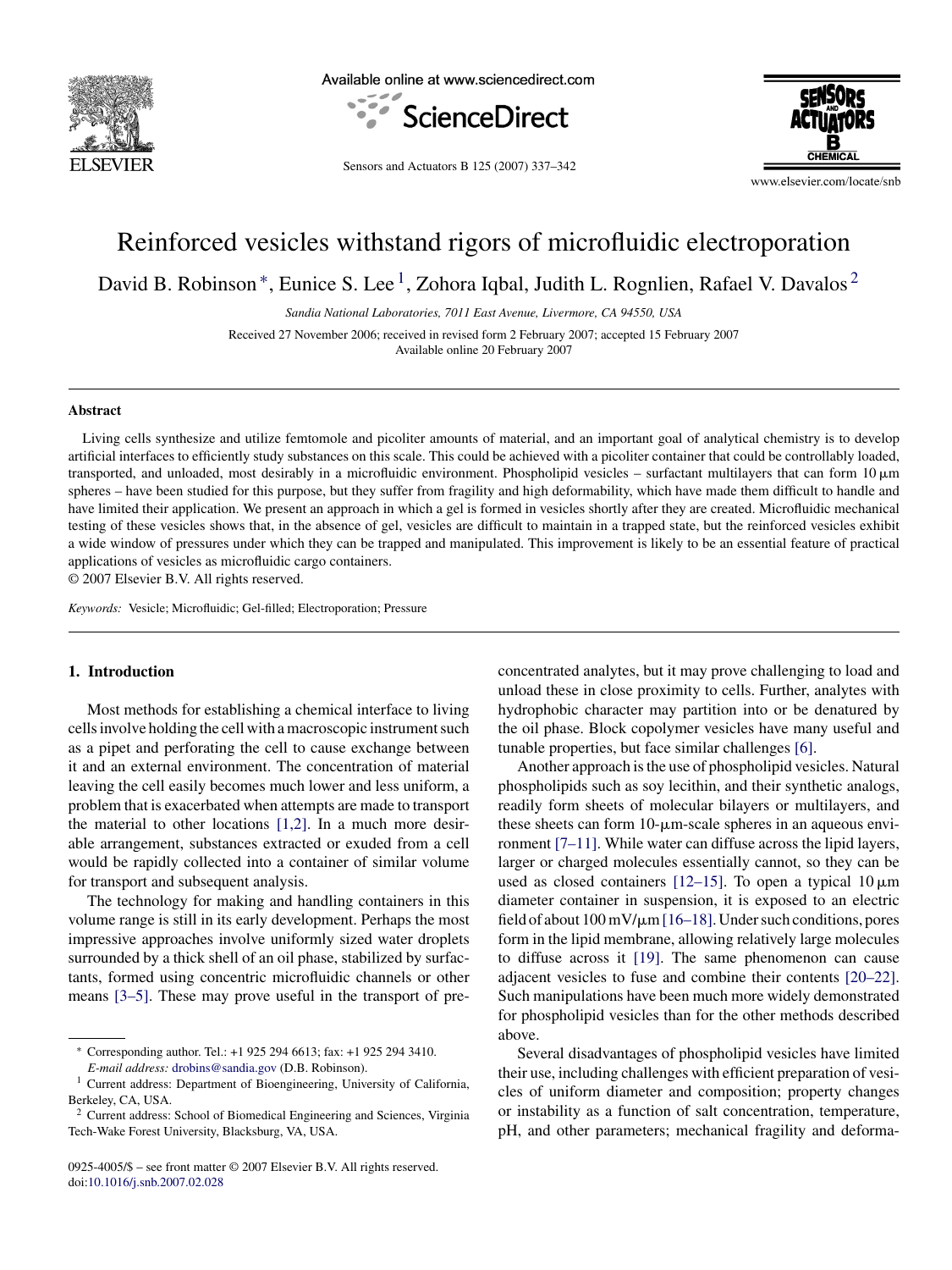bility, making them difficult to handle [\[23–25\].](#page-5-0) The use of polymer-based or polymer-grafted membranes widens the range of solution environments that can be used, and the inclusion of charged polymers in the interior can improve mechanical properties by modulating the internal osmotic pressure and membrane tension [\[6,26\].](#page-4-0) In a microfluidic environment, design and cost constraints result in channels with sharp or rectangular edges, on which vesicles cannot be trapped as easily as they can with glass micropipets. Thus, even with recent improvements in vesicle formulations, microfluidic handling of vesicles has proven challenging. In a previous report, we were able to trap vesicles, but only with low yields, short durations, and careful handling, requiring hours of work for each experiment [\[27\].](#page-5-0)

Even though vesicles are reasonably good approximations of cell membranes, living cells are much easier to handle using either micropipets or their microfluidic equivalents, being much more resistant to deformation and failure than vesicles [\[28–30\].](#page-5-0) This is because the interior of a cell is much more rigid due to the presence of structural proteins that form a cytoskeleton, as well as other cell contents—a fact suggesting that further improvements to vesicle mechanical properties could be obtained by adjusting the interior volume of the vesicle rather than just the membrane, in effect creating an artificial cytoskeleton.

A simple instance of this would be an aqueous polymer gel. Bulk gels can be made that resist shear despite consisting of more than 99% water and that can be easily loaded with small molecules as well as biological macromolecules [\[31\].](#page-5-0) A gelfilled vesicle would be much less likely to deform into the narrow channel of a microfluidic device or pipet than a vesicle containing higher concentrations of small-molecule or small-polymer additives. Several approaches to this have already been presented, including injection of gel precursors into a preformed vesicle, and release of gel precursors and lipids from electrodes. These formulations were not studied with respect to mechanical properties [\[32–34\].](#page-5-0)

We present a convenient formulation in which vesicles form spontaneously from a surface (which could potentially be a microfluidic chamber) in the presence of aqueous buffer, with components that spontaneously crosslink to form a gel. Mechanical testing in a microfluidic trap shows that these vesicles are a dramatic improvement over those in which gelation is suppressed. This result shows that vesicles are much closer to being practical tools in the manipulation of substances on the picoliter scale than previously thought.

## **2. Preparation of vesicles**

Our procedure builds upon the approach of Yamashita et al., in which vesicles form from a dry film of polymergrafted phospholipids [\[26\].](#page-5-0) In our work, we modify not only the lipid membrane but also the vesicle interior in order to improve vesicle properties, and we handle materials in less hazardous solvents. Lipids were purchased from Avanti Polar Lipids: soy-derived  $L-\alpha$ -phosphatidylcholine (lecithin) and 1,2-dioleoyl-*sn*-glycero-3-phosphoethanolamine-*N*-[methoxy(polyethylene glycol)-2000], ammonium salt (PEG-DOPE). An approximately 100 mM lipid stock solution was

made by adding 30 mg PEGDOPE and 155 mg lecithin (5 mol% PEGDOPE) to 2 mL ethanol. In another stock solution, a sub-milligram amount of fluorescein DHPE (Invitrogen) was added and dispersed with sonication. A stock solution of 0.4 M poly(allylamine) in ethanol was prepared by rotary evaporation of 285-L 20% aqueous poly(allylamine) (*M*<sup>w</sup> 17 kDa, Aldrich) at 50 ◦C followed by sonication of the film into 2.5 mL ethanol. Also prepared were stock solutions of 1 M acetic acid in ethanol and 0.6 M sodium acetate in water. To gain an understanding of pH effects, 10 mL solutions of 25 mM poly(allylamine) in deionized water or  $0.6$  M sodium acetate were titrated by adding  $5 \mu L$ drops of 4 M hydrochloric acid or acetic acid, respectively, and monitoring pH with an ISFET meter (IQ Scientific Instruments).

To a cylindrical vial with an inside diameter of about 12 mm was added  $20 \mu L$  lipid stock solution,  $60 \mu L$  poly(allylamine) stock solution, and  $14-20 \mu L$  acetic acid stock solution, amounting to 0.6–0.8 equivalents of acetic acid per amine. The solution was mixed, and then the ethanol evaporated by rotating the vial under a gentle nitrogen stream to form a smooth film, followed by exposure to vacuum (less than 10 Torr) for 5 min.

To release vesicles from the film, it is first hydrated by placing a  $2-\mu L$  water drop on the side of the vial and then heating the capped vial for 10 min at  $37^{\circ}$ C. At the same time, a buffer vial composed of 1 mL 0.6 M sodium acetate, 15 µL poly (ethylene glycol) diglycidyl ether (*M*<sup>n</sup> 526, Aldrich) or poly (ethylene glycol) monomethyl ether ( $M_{\rm w}$  550, Fluka) and 10  $\mu$ L ethanol was warmed to  $37^{\circ}$ C [\[35\].](#page-5-0) The buffer was added to the lipid film, which was agitated gently, forming vesicles in the 10–40  $\mu$ m diameter range. These were kept at 37 °C overnight, during which time the crosslinking reaction occurs between the poly(allylamine) and poly(ethylene glycol) diglycidyl ether, as illustrated in [Fig. 1.](#page-2-0)

Bulk gelation reactions were performed by preparing solutions consisting of poly(allylamine) as 1 M amine, varying amounts of acetic acid near 0.8 equiv., 0.6 M sodium acetate, and varying amounts of poly (ethylene glycol) diglycidyl ether below 1 vol%, and heating at  $37^{\circ}$ C overnight.

# *2.1. Pressure and electrical measurement*

The microfluidic test platform, outlined in [Fig. 2,](#page-2-0) is built around a silicon chip  $(0.5 \text{ mm thick})$  with a 1  $\mu$ m silicon nitride film, which is plasma etched to produce a single  $6 \mu m$  diameter orifice. The silicon underlying the orifice is wet etched to expose a 1 mm  $\times$  1 mm membrane area [\[36\].](#page-5-0) The chip is clamped in a manifold that is open above the membrane and provides a fluidic connection to the closed chamber below the membrane. One platinum electrode and one Ag/AgCl electrode (In Vivo Metric, Healdsburg, CA) are in contact with liquid on each side of the membrane. Tubing connects the bottom chamber to a pressure transducer (Storm Series, Senstronic USA, San Francisco, CA) and a hand-controlled syringe pump, which is used to control pressure. The electrical signals are processed by op amps and connected to a National Instruments PCI-MIO-16E-4 card for computer control and measurement, as previously described [\[27\]. A](#page-5-0)nother previously described chip was used for the imaging in [Fig. 3\(d](#page-2-0) and e) [\[37\].](#page-5-0)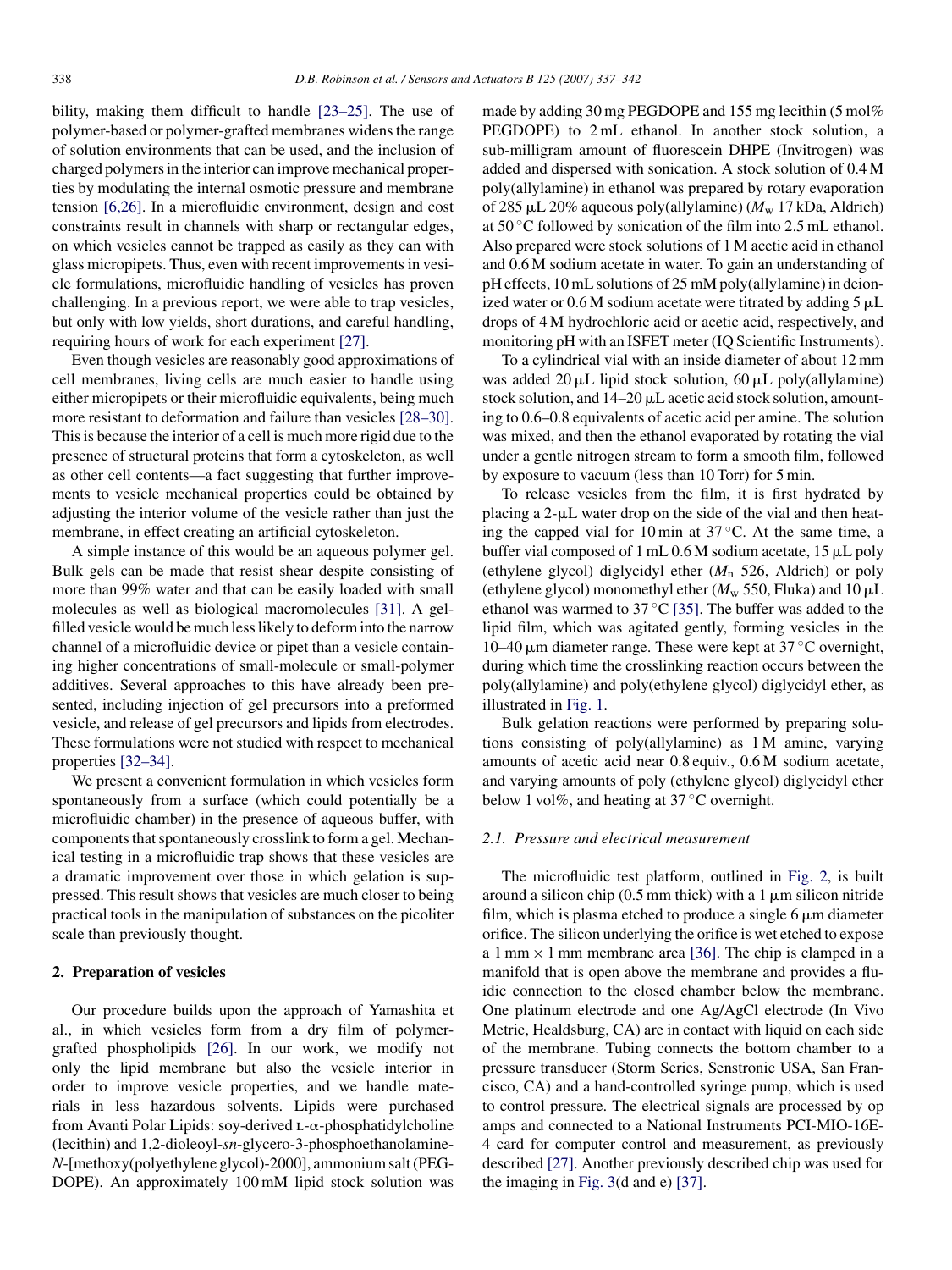<span id="page-2-0"></span>

Fig. 1. Crosslinking reaction. Poly(allylamine) chains, partially titrated with acetic acid, react with a poly(ethylene glycol) digycidyl ether crosslinker in water to form a gel. The number of ethylene glycol monomers *n* per crosslinker is about 10, the number of amines per backbone molecule is about 300, and the ratio of *i* to *j* is 0.6:0.4 or 0.8:0.2.



Fig. 2. Microfluidic device consisting of open top chamber (a) containing vesicles (b), silicon-supported silicon nitride membrane (c) with  $6 \mu m$  orifice (d), closed bottom chamber (e) with pressure measurement (f) and control (g), four electrodes for measurement (h) and control (i) of current and voltage, and a bottom window (j) allowing microscope observation.

In a typical experiment, the device is loaded with buffer solution, including 10 mM sodium chloride to stabilize the electrodes. A drop of the vesicle solution is added to the open top chamber of the device, and the pressure of the bottom chamber is slowly decreased until a vesicle traps on the orifice, at which point the pressure is recorded (the trapping pressure). Then, the pressure is further decreased slowly until the vesicle falls through the orifice (the pull-through pressure). Alternatively, a voltage staircase is applied and the current monitored. The transparent bottom of the manifold allows the vesicle be observed and recorded on an Olympus IMT-2 inverted microscope.

# **3. Results and discussion**

Fig. 1 illustrates the expected crosslinking reaction within the vesicles. One reactant is included in the lipid film, so we expect that, inside at least some of the vesicles, it will be present in significantly higher concentrations than that of the bulk solution. A minimum concentration of reactants is required

to achieve the degree of crosslinking necessary for gelation: in bulk experiments, titration of free amine groups above 0.8 equiv. with acetic acid prevented gelation. At 0.8 equiv., reducing crosslinker concentration from 0.8 to 0.4% prevented gelation. The bulk concentration of reactants is far below that necessary for gelation, but we will present evidence that the reaction does occur within the vesicles.

Other vesicle properties are expected to be affected by changes in formulation parameters. According to our titration data in buffer, the pH of a poly(allylamine) solution with about 0.7 equiv. acetic acid is about 9.3, although the pH in a vesicle formed during the vapor hydration step could be as low as 7.2, according to our titration in the absence of other salt. We thus expect some variation in properties depending on how early a vesicle forms a sealed volume. Increasing the amount of acetic acid has several effects in addition to reduction of the pH. For vesicles formed with deionized water, it increases the ionic strength (and thus the osmotic pressure, making the vesicle more rigid) and also decreases the adhesive properties of the polymer, which are counteracted by the small amount of ethanol added to the buffer. Concentrations of either poly(allylamine) or poly(ethylene glycol) much higher than those specified result in poorer yields, sizes, and size distributions of vesicles. The procedure documented here represents the results of attempts to optimize these parameters.

The appearance of the vesicles does not vary as a function of the variables described in our procedure. Fig. 3(a–c) shows vesicles of three different compositions (with and without crosslinker, and with varying degrees of titration), showing no more variation between compositions than within them, and



Fig. 3. (a-c) Optical micrographs of vesicles trapped on 6  $\mu$ m orifice, prepared with: (a) 0.8 equiv. acetic acid and no crosslinking groups, (b) crosslinking groups and 0.6 equiv. acetic acid, and (c) crosslinking groups and 0.8 equiv. acetic acid. (d and e) Optical micrographs of vesicles being pulled through a 4-m poly(dimethylsiloxane) orifice. (d) Gel-filled vesicle before (1), during (2) and after (3) being pulled through, showing its disintegration. (e) Vesicle without crosslinker being pulled through, remaining intact on the first pass and breaking in two on the second.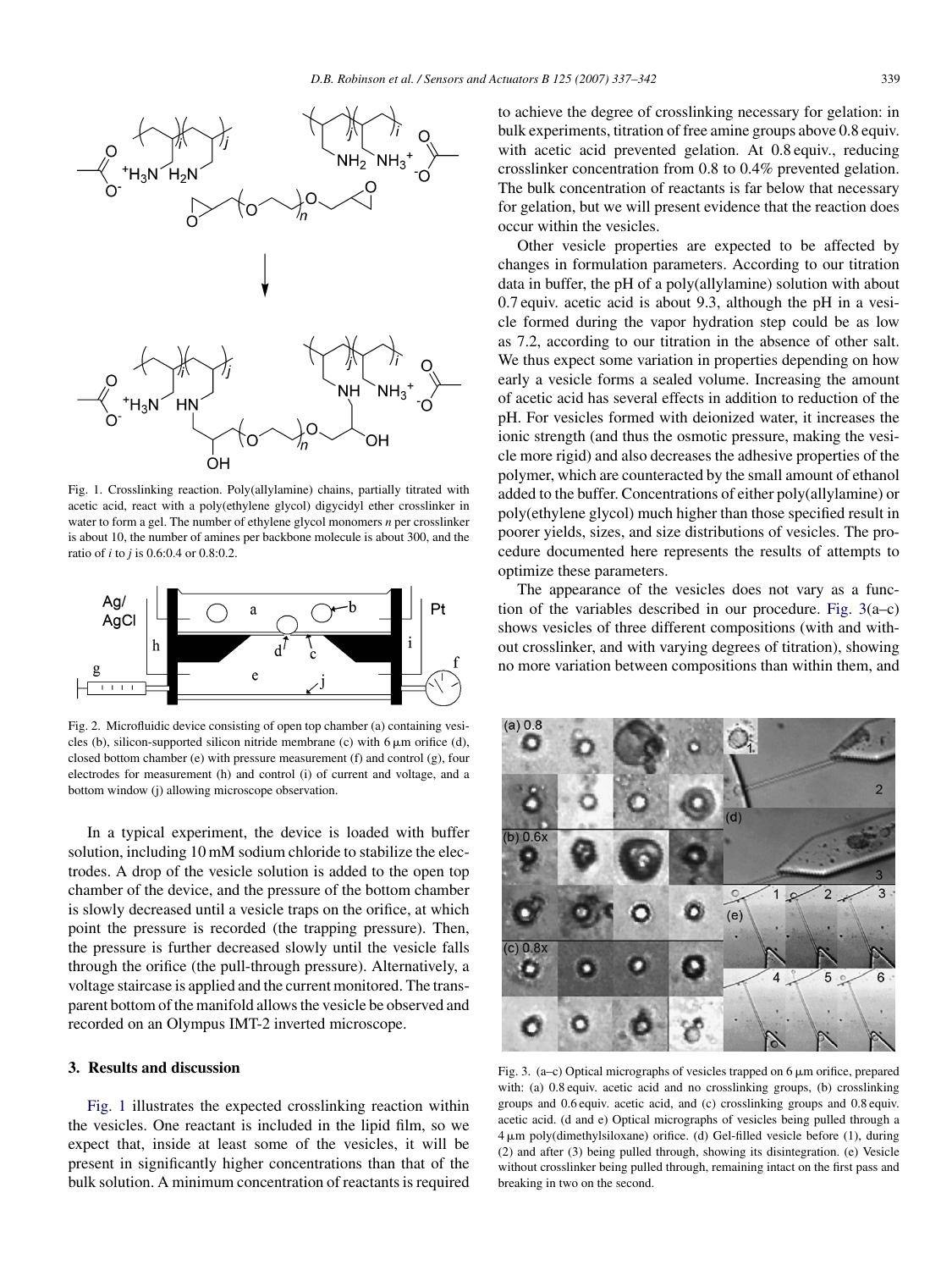this is also observed within larger populations. Specifically, no significant change is seen as the amount of acetic acid is varied or in the presence or absence of epoxide crosslinking groups. The vesicles are multilamellar, which is easy to see from the presence of several that consist of multiple chambers. Through inclusion of fluorescein-containing lipids, we were able to confirm the presence of the lipid membrane after reaction by observing its fluorescence. Inclusion of 0.9 M sodium iodide would be expected to quench the fluorescence significantly if the vesicles are unilamellar [\[38,39\],](#page-5-0) but no change is observed, confirming that even single-chambered vesicles are multilamellar. This fact is not a direct concern for practical purposes, as long as transport into or out of a single-chambered vesicle is achievable, by electroporation or other means. Another notable result of this experiment is that these vesicles are very tolerant of high salt concentrations and large changes in salt concentration, as can be expected from previous results [\[26,27\].](#page-5-0)

Despite the similarity in appearance of each type of vesicle, their mechanical properties are drastically different. This can first be noticed in [Fig. 3\(d](#page-2-0) and e), in which vesicles are trapped on an orifice parallel to the plane of the device. In [Fig. 3\(d](#page-2-0)), a vesicle containing crosslinker fragments upon failure, whereas, in [Fig. 3\(e](#page-2-0)), a vesicle without crosslinker easily deforms through the narrow channel, breaking into smaller vesicles only on a second pass through it.

This difference is quantified in Fig. 4, which plots the trapping and pull-through pressures of three types of vesicles. For vesicles without crosslinker, there is only a very narrow window between the two pressures. In fact, for most, the pressures were the same, because a vesicle would only temporarily remain trapped at a certain pressure before falling through the orifice. As a result, the data points for these vesicles are all clustered in the lower left corner of the graph, and near the stability threshold. In contrast, the difference between the pressures for gel-filled vesicles can be as high as  $60 \text{ kPa}$ , or about  $2 \mu\text{N}$  acting on the orifice, and the majority of vesicles measured are stable. However, in some



Fig. 4. Maximum pressure across the silicon nitride membrane that a trapped vesicle can sustain before being pulled through the orifice, plotted vs. the minimum pressure required to keep it trapped, for vesicles formed without crosslinking groups and 0.8 equiv. of acetate, and with crosslinking and either 0.6 or 0.8 equiv. of acetate. Vesicles along the stability line remained trapped for only a short duration on the order of 1 min.

cases the difference is still low, suggesting that there is variation in the composition of the interior of vesicles, and that some do not contain gel. When using internally dyed vesicles, we have observed similar variations in fluorescence intensity [\[27\].](#page-5-0) The likely cause of this variation is the time at which the vesicle forms, as noted above; in a vesicle that does not seal shut prior to addition of a large volume of buffer, it would be expected that dye or gel reactants would leak out, and buffer would leak in. Because the gelation reaction is sensitive to concentration, it is clear that this would result in a variation in mechanical properties. Further tuning of the duration and temperature of the hydration step may vary the fraction of vesicles that seal early, allowing this effect to be confirmed and the fraction to be maximized.

Variation in diameter of vesicles is also apparent, but there is no observed correlation between diameter and trapping or pull-through pressure, except that no vesicle much smaller than  $10 \mu m$  could be trapped long enough to be measured. To correct for the effect of diameter, trapping pressures *P* can be converted to membrane tensions  $\sigma$  using the formula  $\sigma = PR_vR_o/(2R_v - 2R_o)$ , where  $R_v$  is the vesicle radius and  $R_o$  is the orifice radius[\[40\]. T](#page-5-0)ensions are plotted in Fig. 5. Because the points are scattered about as much as Fig. 4, it is apparent that diameter variations do not account for variations in mechanical properties. Vesicles including crosslinker sustain tensions 10-fold greater than those without, both here and as observed in Ref. [\[40\], a](#page-5-0)nd also in polymersomes in Ref. [\[6\].](#page-4-0) One would expect variations in lamellarity to result in strength variations of equal magnitude in all types of vesicles, so this is an unlikely explanation. Clearly, the increase in strength of the vesicles is due to something other than the membrane—that is, the vesicle interior, and variation in that strength is due to variations in the properties of the interior. A weak correlation is present between trapping pressure and pull-through pressure, suggesting that the pressure differences are due to their rigidity: a more rigid vesicle would require greater pressure to conform to the shape of the orifice as well as to be pulled through it.



Fig. 5. Maximum tension across the silicon nitride membrane that a trapped vesicle can sustain before being pulled through the orifice, plotted vs. the minimum tension required to keep it trapped, for vesicles in Fig. 4 (all of these also appear in [Fig. 3\).](#page-2-0)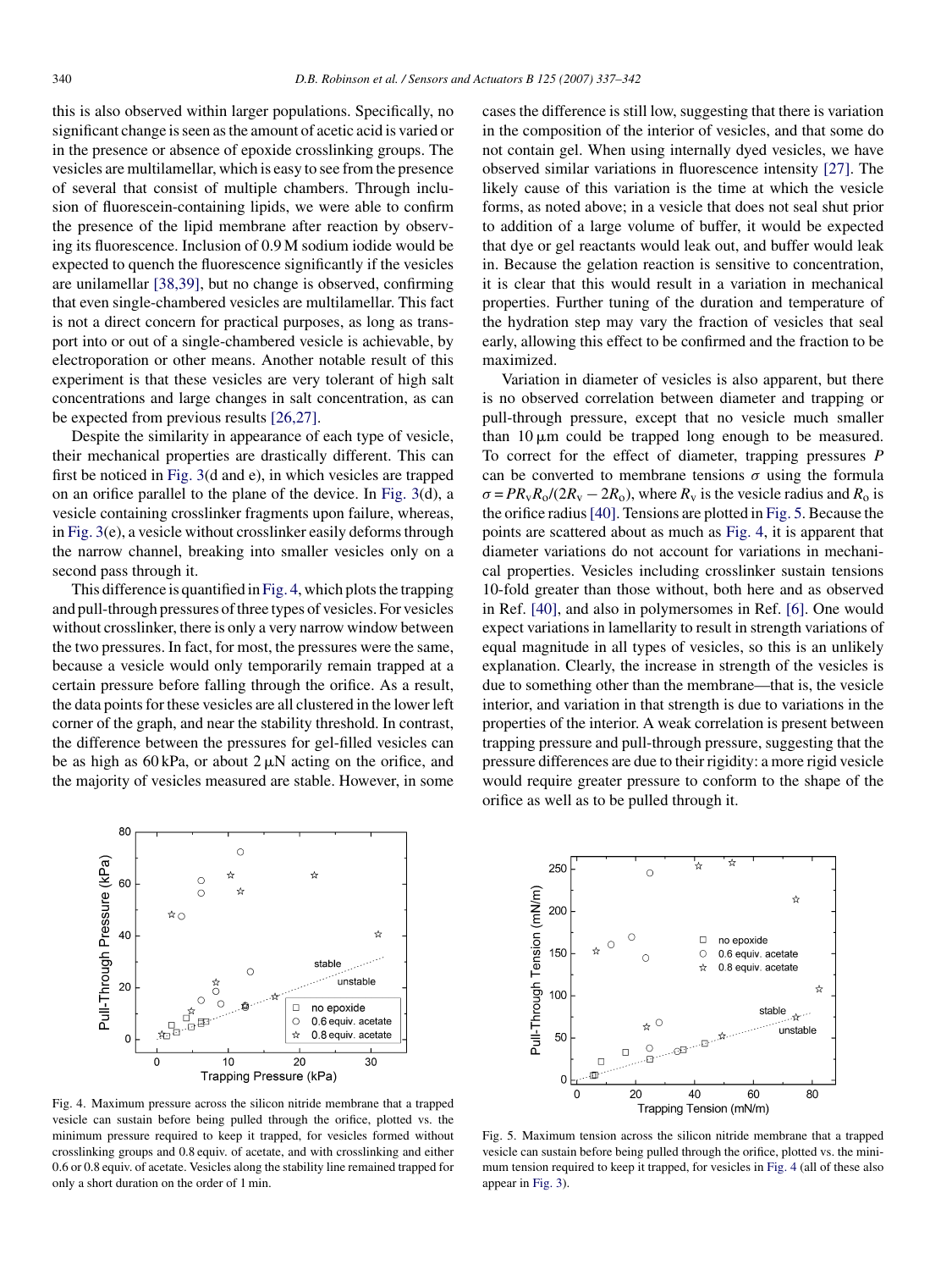<span id="page-4-0"></span>

Fig. 6. Current (*I*) resulting from a voltage (*V*) staircase applied across a trapped gel-filled vesicle made with 0.6 equiv. acetic acid. Current from a constant  $410 \text{ k}\Omega$  leakage resistance was subtracted out. Abrupt increases in current between voltage steps are attributed to electroporation.

Gel-filled vesicles demonstrate electrical behavior comparable to that of unfilled vesicles undergoing electroporation [\[27\].](#page-5-0) Fig. 6 shows the current through a vesicle after subtraction of current resulting from a constant  $410 \text{ k}\Omega$  leakage resistance that was calculated from midpoints of the lower voltage steps. This leakage current is larger than that previously reported for unfilled vesicles by a factor of nearly 10. Larger leakage currents can be expected for more rigid vesicles that do not seal as easily to the edge of the orifice. However, between the higher voltage steps, we observe abrupt increases in current of comparable magnitude. These are indicative of either electroporation or of deformation of leakage paths. An argument against the latter is that more rigid vesicles would be less prone to such deformation, so in that case, a change so large and so similar to that seen for gel-free vesicles would not be observed. Furthermore, while we were not able to use dyes with the gel formulation, our previous work demonstrated a decrease in fluorescence intensity of dyefilled vesicles concurrent with this electrical behavior [\[27\]. T](#page-5-0)his evidence suggests that the inclusion of gel in the vesicle does not compromise the ability of a vesicle to undergo electroporation, a mechanism by which it can be loaded and unloaded. Because they can be trapped for loading and unloading much more reliably than ordinary vesicles, they constitute a much more valuable approach.

# **4. Conclusion**

Phospholipid vesicles filled with poly(allylammonium acetate) crosslinked into a gel with poly(ethylene glycol) diglycidyl ether exhibit a sufficient resistance to deformation to make them able to reliably withstand forces applied to them during manipulation in a microfluidic environment, including trapping and electroporation. This vesicle formulation is simple and scalable, and also potentially compatible with on-chip formation without requiring integration of complicated or expensive components. The rigidity of these vesicles should permit on-chip filtration or sorting, which could provide a path to improved uniformity in size and mechanical properties. Further improvements will be necessary before a full-fledged technology for the manipulation of picoliter containers can be widely applied, but if phospholipid vesicles are to be a major component of that, their reinforcement by internal gelation is likely to be a necessary step.

# **Acknowledgments**

Michelle Khine and Cristian Ionescu-Zanetti kindly provided a PDMS chip for imaging. This work was performed by Sandia National Laboratories, a multiprogram laboratory operated by Sandia Corporation, a Lockheed Martin Company, for the United States Department of Energy's National Nuclear Security Administration under contract DE-AC04-94AL85000.

### **References**

- [1] J.A. Lundqvist, F. Sahlin, M.A.I. Aberg, A. Stromberg, P.S. Eriksson, O. Orwar, Altering the biochemical state of individual cultured cells and organelles with ultramicroelectrodes, Proc. Natl. Acad. Sci. U.S.A. 95 (1998) 10356–10360.
- [2] R. Davalos, B. Rubinsky, Y. Huang, Electroporation: bio-electrochemical mass transfer at the nano scale, Microscale Thermophys. Eng. 4 (2000) 147–159.
- [3] Y.-C. Tan, V. Cristini, A.P. Lee, Monodispersed microfluidic droplet generation by shear focusing microfluidic device, Sens. Actuat. B. Chem. 114 (2006) 350–356.
- [4] T. Thorsen, R.W. Roberts, F.H. Arnold, S.R. Quake, Dynamic pattern formation in a vesicle-generating microfluidic device, Phys. Rev. Lett. 86 (2001) 4163–4166.
- [5] T. Henkel, M. Bermig, M. Kielpinski, A. Grodrian, J. Metze, J.M. Kohler, Chip modules for generation and manipulation of fluid segments for micro serial flow processes, Chem. Eng. J. 101 (2004) 439–445.
- [6] B.M. Discher, Y.-Y. Won, D.S. Ege, J.C.-M. Lee, F.S. Bates, D.E. Discher, D.A. Hammer, Polymersomes: tough vesicles made from diblock copolymers, Science 284 (1999) 1143–1146.
- [7] A. Moscho, O. Orwar, D.T. Chiu, B.P. Modi, R.N. Zare, Rapid preparation of giant unilamellar vesicles, Proc. Natl. Acad. Sci. U.S.A. 93 (1996) 11443–11447.
- [8] P. Taylor, C. Xu, P.D.I. Fletcher, V.N. Paunov, Fabrication of 2D arrays of giant liposomes on solid substrates by microcontact printing, Phys. Chem. Chem. Phys. 5 (2003) 4918–4922.
- [9] D. Stamou, C. Duschl, E. Delamarche, H. Vogel, Self-assembled microarrays of attoliter molecular vessels, Angew. Chem. Int. Ed. 42 (2003) 5580–5583.
- [10] Y. Rondelez, G. Tresset, K.V. Tabata, H. Arata, H. Fujita, S. Takeuchi, H. Noji, Microfabricated arrays of femtoliter chambers allow single molecule enzymology, Nat. Biotechnol. 23 (2005) 361–363.
- [11] R. Dimova, S. Aranda, N. Bezlyepkina, V. Nikolov, K.A. Riske, R. Lipowsky, A practical guide to giant vesicles. Probing the membrane nanoregime via optical microscopy, J. Phys.: Condens. Matter 18 (2006) S1151–S1176.
- [12] B.L.-S. Mui, P.R. Cullis, E.A. Evans, T.D. Madden, Osmotic properties of large unilamellar vesicles prepared by extrusion, Biophys. J. 64 (1993) 443–453.
- [13] M. Karlsson, K. Nolkrantz, M.J. Davidson, A. Stromberg, F. Ryttsen, B. Akerman, O. Orwar, Electroinjection of colloid particles and biopolymers into single unilamellar liposomes and cells for bioanalytical applications, Anal. Chem. 72 (2000) 5857–5862.
- [14] D.T. Chiu, C.F. Wilson, F. Ryttsen, A. Stromberg, C. Farre, A. Karlsson, S. Nordholm, A. Gaggar, B.P. Modi, A. Moscho, R.A. Garza-Lopez, O. Orwar, R.N. Zare, Chemical transformations in individual ultrasmall biomimetic containers, Science 283 (1999) 1892–1895.
- [15] P.-Y. Bolinger, D. Stamou, H. Vogel, Integrated nanoreactor systems: triggering the release and mixing of compounds inside single vesicles, J. Am. Chem. Soc. 126 (2004) 8594–8595.